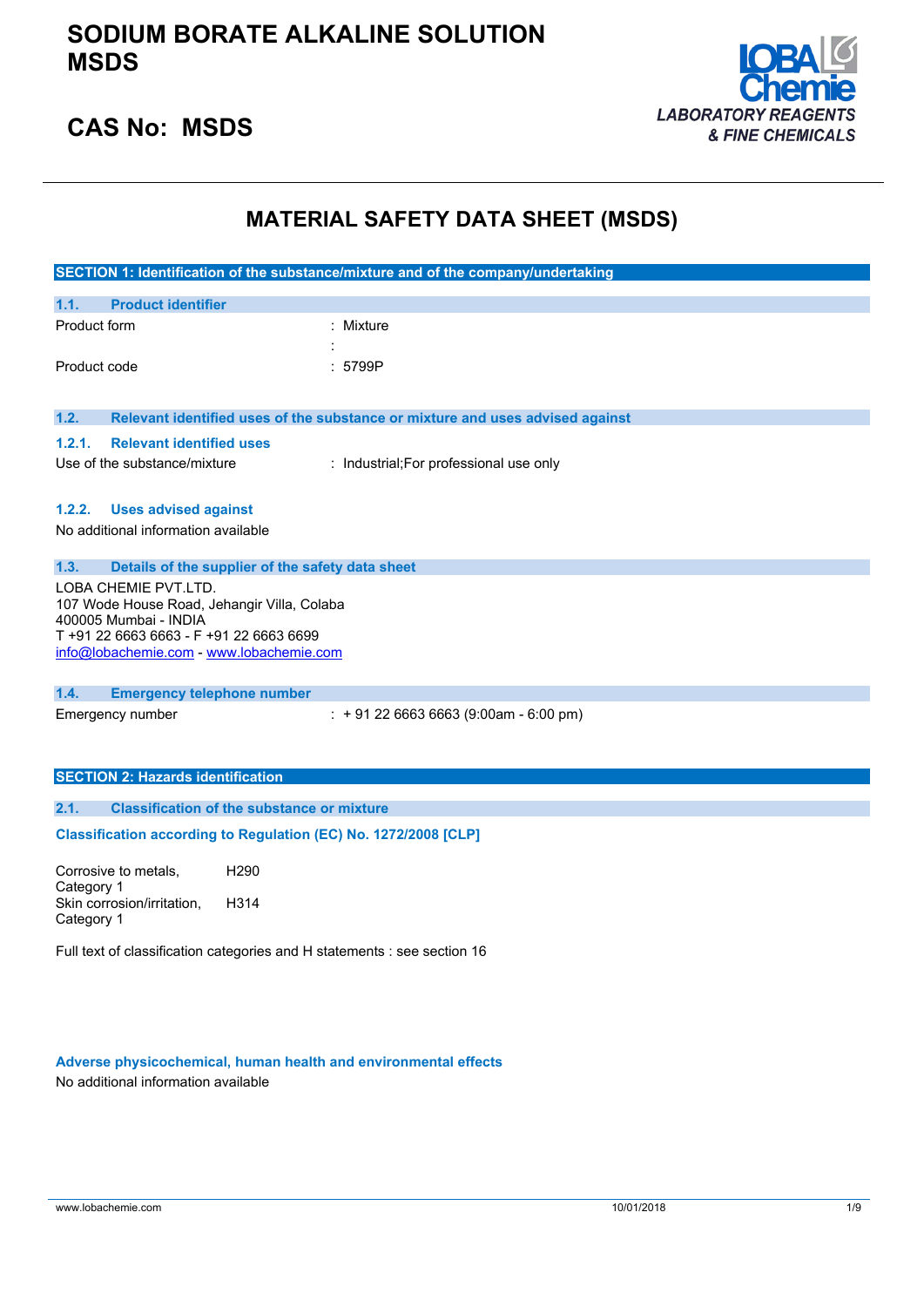Safety Data Sheet

| <b>Label elements</b><br>2.2.                              |                                                                                                                                                                                                                                                                                                                                                                                                         |  |  |  |
|------------------------------------------------------------|---------------------------------------------------------------------------------------------------------------------------------------------------------------------------------------------------------------------------------------------------------------------------------------------------------------------------------------------------------------------------------------------------------|--|--|--|
| Labelling according to Regulation (EC) No. 1272/2008 [CLP] |                                                                                                                                                                                                                                                                                                                                                                                                         |  |  |  |
| Hazard pictograms (CLP)                                    | GHS05                                                                                                                                                                                                                                                                                                                                                                                                   |  |  |  |
| Signal word (CLP)                                          | : Danger                                                                                                                                                                                                                                                                                                                                                                                                |  |  |  |
| Hazard statements (CLP)                                    | : H290 - May be corrosive to metals<br>H314 - Causes severe skin burns and eve damage                                                                                                                                                                                                                                                                                                                   |  |  |  |
| Precautionary statements (CLP)                             | : P280 - Wear protective gloves, protective clothing, face shield, face protection, eye<br>protection<br>P301+P330+P331 - IF SWALLOWED: rinse mouth. Do NOT induce vomiting<br>P305+P351+P338 - IF IN EYES: Rinse cautiously with water for several minutes.<br>Remove contact lenses, if present and easy to do. Continue rinsing<br>P308+P313 - IF exposed or concerned: Get medical advice/attention |  |  |  |

### **2.3. Other hazards**

No additional information available

| SECTION 3: Composition/information on ingredients |                  |  |  |
|---------------------------------------------------|------------------|--|--|
|                                                   |                  |  |  |
| 3.1.                                              | <b>Substance</b> |  |  |
| Not applicable                                    |                  |  |  |
|                                                   |                  |  |  |

### **3.2. Mixture**

| <b>Name</b>                                                                                                                        | <b>Product identifier</b>                                             | $\frac{9}{6}$ | <b>Classification according</b><br>to Regulation (EC) No.<br>1272/2008 [CLP] |
|------------------------------------------------------------------------------------------------------------------------------------|-----------------------------------------------------------------------|---------------|------------------------------------------------------------------------------|
| Water                                                                                                                              | (CAS No) 7732-18-5<br>(EC no) 231-791-2                               | $99 - 100$    | Not classified                                                               |
| Disodium tetraborate decahydrate; borax<br>decahydrate<br>substance listed as REACH Candidate<br>(Disodium tetraborate, anhydrous) | (CAS No) 1303-96-4<br>(EC no) 215-540-4<br>(EC index no) 005-011-01-1 | $0.6 - 0.7$   | Repr. 1B, H360F<br>Repr. 1B, H360D                                           |
| Sodium hydroxide                                                                                                                   | (CAS No) 1310-73-2<br>(EC no) 215-185-5<br>(EC index no) 011-002-00-6 | $0.1 - 0.2$   | Skin Corr. 1A, H314                                                          |

Full text of H-phrases: see section 16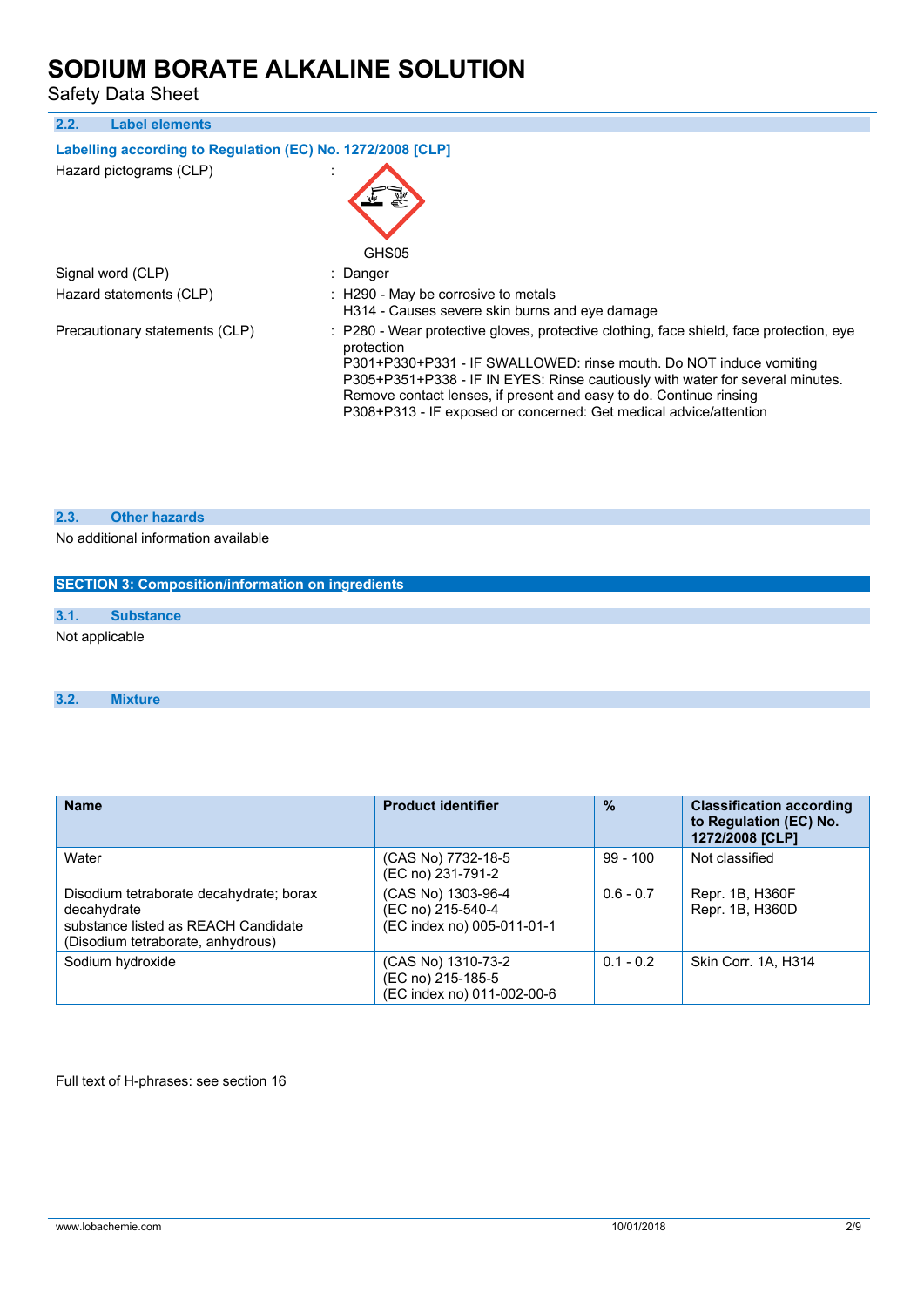Safety Data Sheet

**SECTION 4: First aid measures**

| 4.1.<br><b>Description of first aid measures</b>                                                  |                                                                                                                                                                                   |
|---------------------------------------------------------------------------------------------------|-----------------------------------------------------------------------------------------------------------------------------------------------------------------------------------|
| First-aid measures after inhalation                                                               | Remove person to fresh air and keep comfortable for breathing. If you feel unwell,<br>seek medical advice.                                                                        |
| First-aid measures after skin contact                                                             | : Take off contaminated clothing. Gently wash with plenty of soap and water. If skin<br>irritation occurs: Get medical advice/attention.                                          |
| First-aid measures after eye contact                                                              | Remove contact lenses, if present and easy to do. Continue rinsing. Rinse cautiously<br>with water for several minutes. If eye irritation persists: Get medical advice/attention. |
| First-aid measures after ingestion                                                                | : Rinse mouth out with water. If you feel unwell, seek medical advice.                                                                                                            |
| 4.2.<br>Most important symptoms and effects, both acute and delayed                               |                                                                                                                                                                                   |
| Symptoms/injuries                                                                                 | : Causes severe skin burns and eye damage.                                                                                                                                        |
| 4.3.                                                                                              | Indication of any immediate medical attention and special treatment needed                                                                                                        |
| Treat symptomatically.                                                                            |                                                                                                                                                                                   |
| <b>SECTION 5: Firefighting measures</b>                                                           |                                                                                                                                                                                   |
|                                                                                                   |                                                                                                                                                                                   |
| 5.1.<br><b>Extinguishing media</b>                                                                |                                                                                                                                                                                   |
| Suitable extinguishing media                                                                      | : Water spray. Foam. Dry powder. Carbon dioxide.                                                                                                                                  |
| Unsuitable extinguishing media                                                                    | Do not use a heavy water stream.                                                                                                                                                  |
|                                                                                                   |                                                                                                                                                                                   |
| 5.2.<br>Special hazards arising from the substance or mixture                                     |                                                                                                                                                                                   |
| No additional information available                                                               |                                                                                                                                                                                   |
| 5.3.<br><b>Advice for firefighters</b>                                                            |                                                                                                                                                                                   |
| Protection during firefighting                                                                    | Do not attempt to take action without suitable protective equipment.                                                                                                              |
| <b>SECTION 6: Accidental release measures</b>                                                     |                                                                                                                                                                                   |
|                                                                                                   |                                                                                                                                                                                   |
| 6.1.                                                                                              | Personal precautions, protective equipment and emergency procedures                                                                                                               |
|                                                                                                   |                                                                                                                                                                                   |
| 6.1.1.<br>For non-emergency personnel                                                             |                                                                                                                                                                                   |
| <b>Emergency procedures</b>                                                                       | Evacuate unnecessary personnel.                                                                                                                                                   |
| 6.1.2.<br>For emergency responders                                                                |                                                                                                                                                                                   |
| Protective equipment                                                                              | : Use personal protective equipment as required.                                                                                                                                  |
| <b>Emergency procedures</b>                                                                       | : Ventilate area.                                                                                                                                                                 |
|                                                                                                   |                                                                                                                                                                                   |
| 6.2.<br><b>Environmental precautions</b>                                                          |                                                                                                                                                                                   |
| Avoid release to the environment.                                                                 |                                                                                                                                                                                   |
| Methods and material for containment and cleaning up<br>6.3.                                      |                                                                                                                                                                                   |
| Methods for cleaning up                                                                           | : Collect spillage. On land, sweep or shovel into suitable containers. Soak up spills<br>with inert solids, such as clay or diatomaceous earth as soon as possible.               |
|                                                                                                   |                                                                                                                                                                                   |
| <b>Reference to other sections</b><br>6.4.                                                        |                                                                                                                                                                                   |
| No additional information available                                                               |                                                                                                                                                                                   |
| <b>SECTION 7: Handling and storage</b>                                                            |                                                                                                                                                                                   |
| 7.1.<br><b>Precautions for safe handling</b>                                                      |                                                                                                                                                                                   |
| Precautions for safe handling                                                                     | : Avoid contact with skin and eyes.                                                                                                                                               |
| Hygiene measures                                                                                  | : Wash hands and other exposed areas with mild soap and water before eating,                                                                                                      |
|                                                                                                   | drinking or smoking and when leaving work.                                                                                                                                        |
|                                                                                                   |                                                                                                                                                                                   |
| <b>Conditions for safe storage, including any incompatibilities</b><br>7.2.<br>Storage conditions | : Keep container tightly closed. Keep cool. Protect from sunlight.                                                                                                                |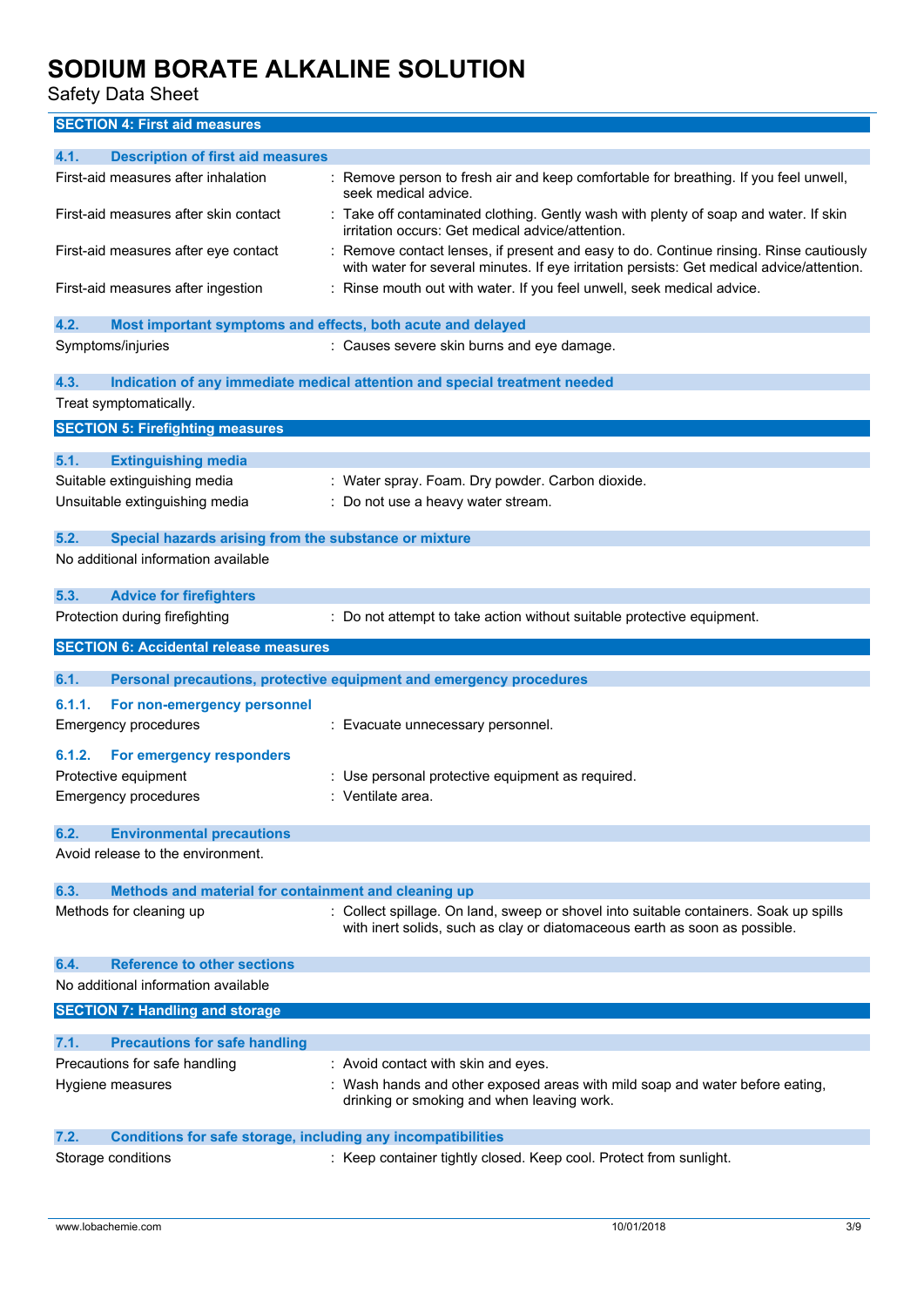Safety Data Sheet

| 7.3.                                                    | <b>Specific end use(s)</b>          |  |  |  |
|---------------------------------------------------------|-------------------------------------|--|--|--|
|                                                         | No additional information available |  |  |  |
| <b>SECTION 8: Exposure controls/personal protection</b> |                                     |  |  |  |
|                                                         |                                     |  |  |  |
|                                                         | <b>Control parameters</b>           |  |  |  |

No additional information available

| 8.2.          | <b>Exposure controls</b>                              |                                      |
|---------------|-------------------------------------------------------|--------------------------------------|
|               | Hand protection                                       | : protective gloves                  |
|               | Eye protection                                        | : Chemical goggles or safety glasses |
|               | Skin and body protection                              | : Wear suitable protective clothing  |
|               | Respiratory protection                                | : Wear respiratory protection        |
|               | <b>SECTION 9: Physical and chemical properties</b>    |                                      |
| 9.1.          | Information on basic physical and chemical properties |                                      |
|               | Physical state                                        | : Liquid                             |
| Colour        |                                                       | : No data available                  |
| Odour         |                                                       | : No data available                  |
|               | Odour threshold                                       | : No data available                  |
| pН            |                                                       | : No data available                  |
|               | Relative evaporation rate (butylacetate=1)            | : No data available                  |
| Melting point |                                                       | : No data available                  |
|               | Freezing point                                        | : No data available                  |
| Boiling point |                                                       | : No data available                  |
| Flash point   |                                                       | : No data available                  |
|               | Auto-ignition temperature                             | : No data available                  |
|               | Decomposition temperature                             | : No data available                  |
|               | Flammability (solid, gas)                             | : No data available                  |
|               | Vapour pressure                                       | : No data available                  |
|               | Relative vapour density at 20 °C                      | : No data available                  |
|               | Relative density                                      | : No data available                  |
| Solubility    |                                                       | : No data available                  |
| Log Pow       |                                                       | : No data available                  |
|               | Viscosity, kinematic                                  | No data available                    |
|               | Viscosity, dynamic                                    | : No data available                  |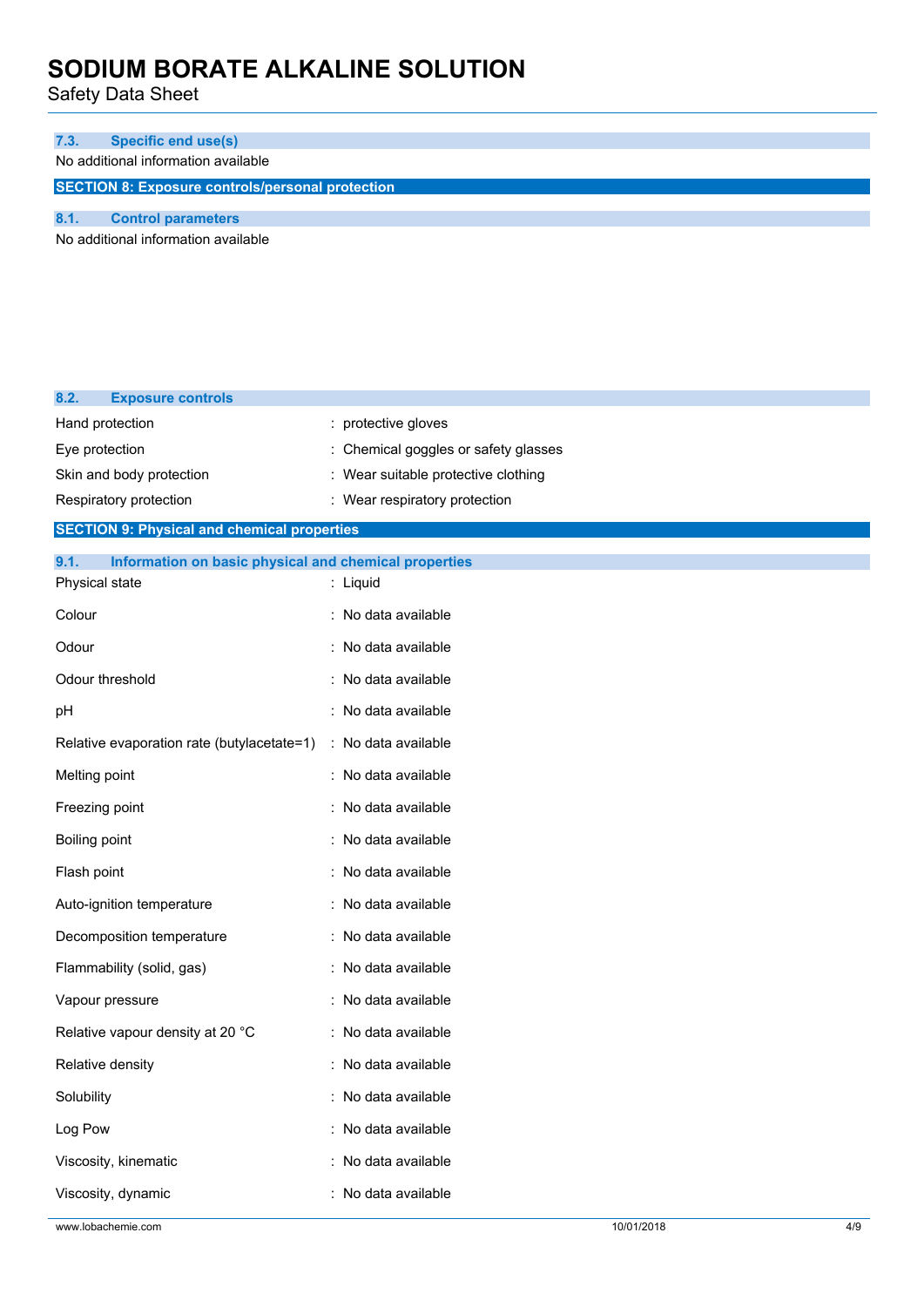### Safety Data Sheet

| salety Data Sheet                                     |                                          |
|-------------------------------------------------------|------------------------------------------|
| <b>Explosive properties</b>                           | : No data available                      |
| Oxidising properties                                  | No data available                        |
| <b>Explosive limits</b>                               | : No data available                      |
| <b>Other information</b><br>9.2.                      |                                          |
| No additional information available                   |                                          |
| <b>SECTION 10: Stability and reactivity</b>           |                                          |
| 10.1.<br><b>Reactivity</b>                            |                                          |
| No additional information available                   |                                          |
| 10.2.<br><b>Chemical stability</b>                    |                                          |
| Stable under normal conditions.                       |                                          |
| <b>Possibility of hazardous reactions</b><br>10.3.    |                                          |
| No additional information available                   |                                          |
| 10.4.<br><b>Conditions to avoid</b>                   |                                          |
| Direct sunlight. Overheating. Open flame. Heat.       |                                          |
| 10.5.<br><b>Incompatible materials</b>                |                                          |
| No additional information available                   |                                          |
| 10.6.<br><b>Hazardous decomposition products</b>      |                                          |
| No additional information available                   |                                          |
| <b>SECTION 11: Toxicological information</b>          |                                          |
| 11.1.<br><b>Information on toxicological effects</b>  |                                          |
| Acute toxicity                                        | : Not classified                         |
|                                                       |                                          |
| Skin corrosion/irritation                             | Causes severe skin burns and eye damage. |
| Serious eye damage/irritation                         | Serious eye damage, category 1, implicit |
| Respiratory or skin sensitisation                     | Not classified                           |
| Germ cell mutagenicity                                | Not classified<br>÷                      |
| Carcinogenicity                                       | Not classified                           |
| Reproductive toxicity                                 | : Not classified                         |
| Specific target organ toxicity (single<br>exposure)   | Not classified                           |
| Specific target organ toxicity (repeated<br>exposure) | : Not classified                         |
| Aspiration hazard                                     | : Not classified                         |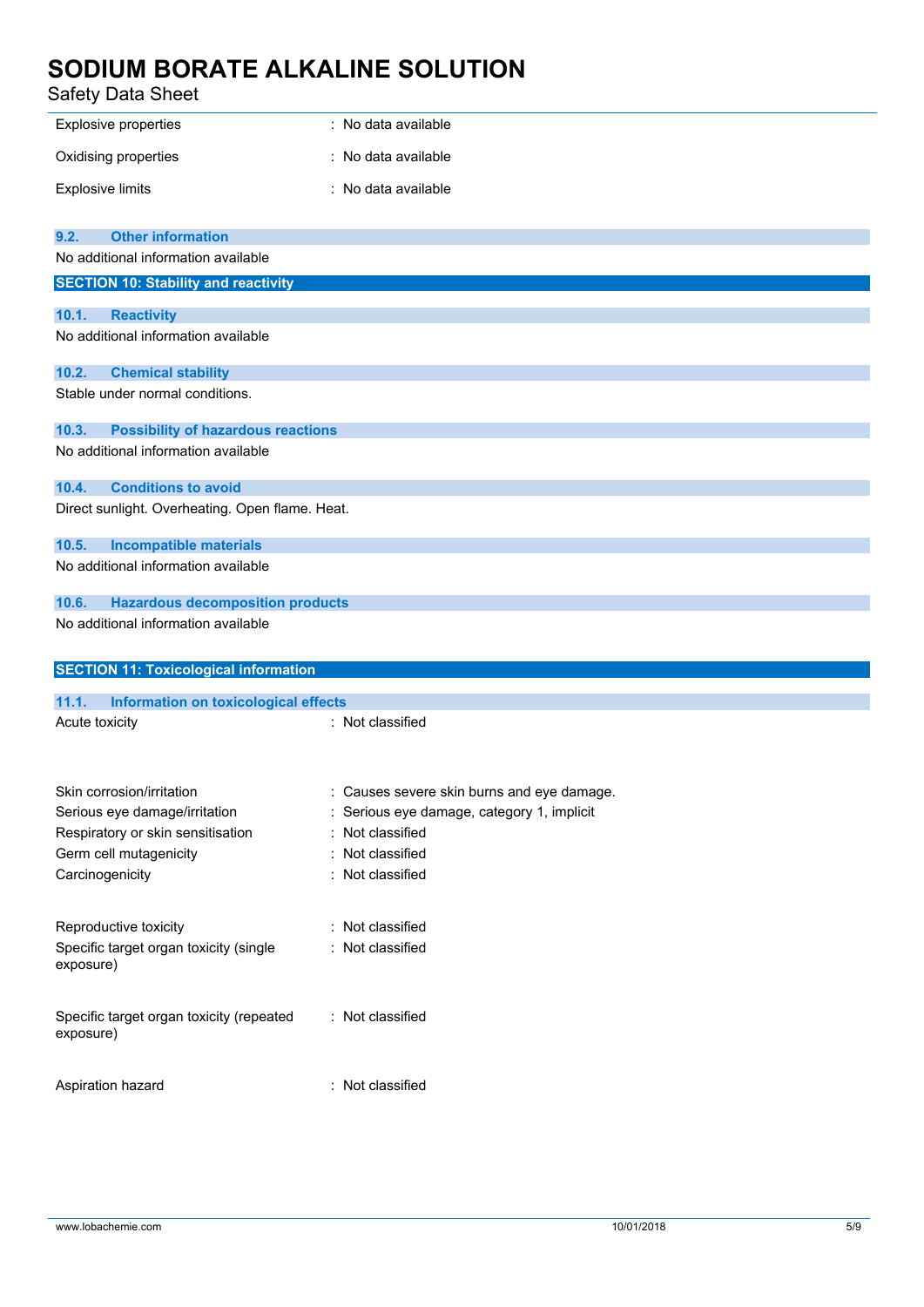Safety Data Sheet

## **SECTION 12: Ecological information**

### **12.1. Toxicity**

No additional information available

## **12.2. Persistence and degradability**

No additional information available

#### **12.3. Bioaccumulative potential**

No additional information available

#### **12.4. Mobility in soil**

No additional information available

### **12.5. Results of PBT and vPvB assessment**

| <b>Component</b>                                                     |                                                                                                                                                                                       |
|----------------------------------------------------------------------|---------------------------------------------------------------------------------------------------------------------------------------------------------------------------------------|
| Disodium tetraborate decahydrate; borax<br>decahydrate $(1303-96-4)$ | This substance/mixture does not meet the PBT criteria of REACH regulation, annex<br>XIII<br>This substance/mixture does not meet the vPvB criteria of REACH regulation, annex<br>XIII |

### **12.6. Other adverse effects**

No additional information available

## **SECTION 13: Disposal considerations**

## **13.1. Waste treatment methods**

No additional information available

## **SECTION 14: Transport information**

In accordance with ADR / RID / IMDG / IATA / ADN

| UN number<br>14.1.                    |                                                    |
|---------------------------------------|----------------------------------------------------|
| UN-No. (ADR)                          | : 1824                                             |
| UN-No. (IMDG)                         | : 1824                                             |
| UN-No.(IATA)                          | : 1824                                             |
| UN-No.(ADN)                           | $:$ Not regulated                                  |
| UN-No. (RID)                          | : Not regulated                                    |
|                                       |                                                    |
| UN proper shipping name<br>14.2.      |                                                    |
| Proper Shipping Name (ADR)            | : SODIUM HYDROXIDE SOLUTION                        |
| Proper Shipping Name (IMDG)           | : SODIUM HYDROXIDE SOLUTION                        |
| Proper Shipping Name (IATA)           | : SODIUM HYDROXIDE SOLUTION                        |
| Proper Shipping Name (ADN)            | : Not regulated                                    |
| Proper Shipping Name (RID)            | $:$ Not regulated                                  |
| Transport document description (ADR)  | : UN 1824 SODIUM HYDROXIDE SOLUTION, 8, III, $(E)$ |
| Transport document description (IMDG) | : UN 1824 SODIUM HYDROXIDE SOLUTION, 8, III        |
| Transport document description (IATA) | : UN 1824 SODIUM HYDROXIDE SOLUTION, 8, III        |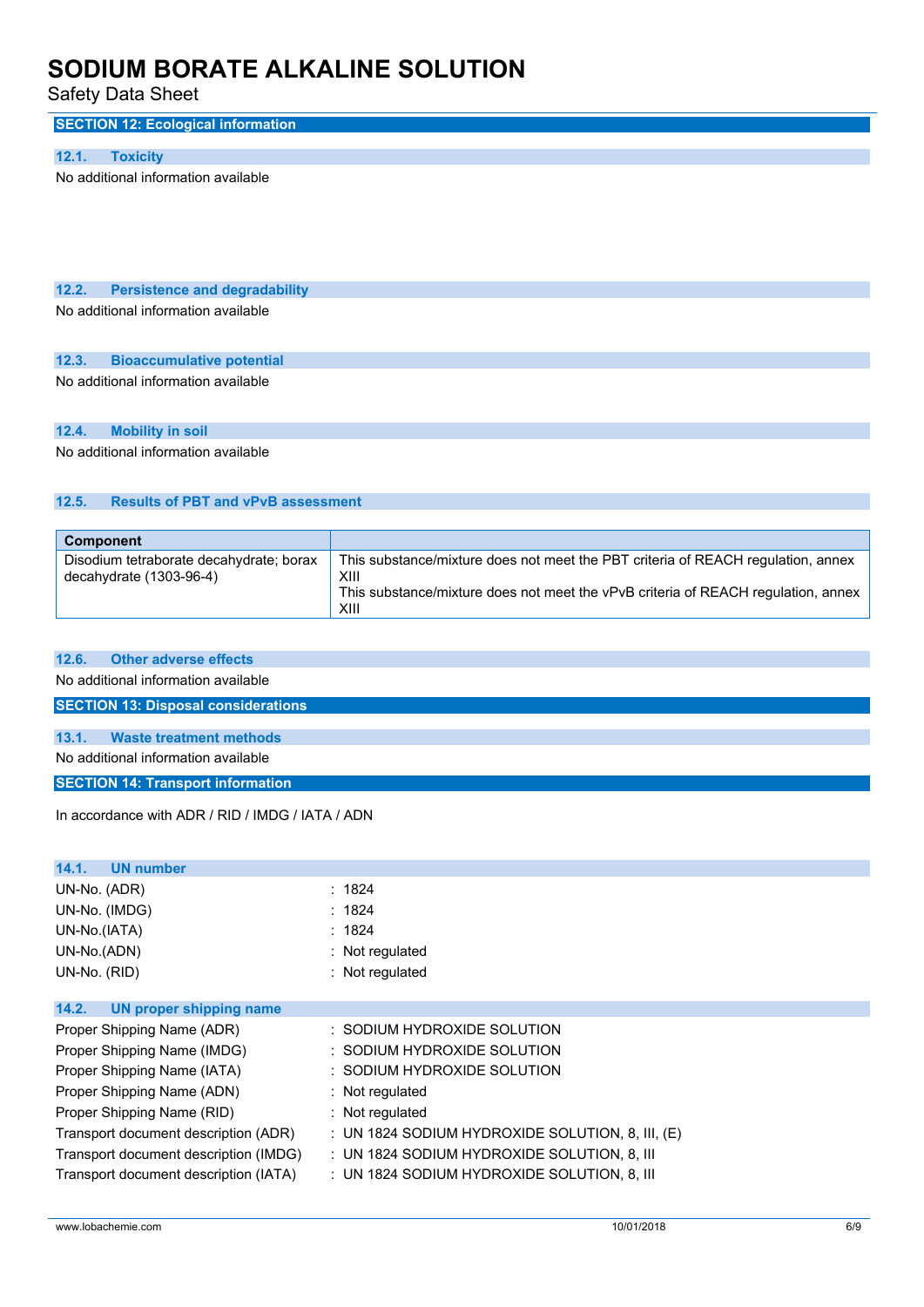Safety Data Sheet

| 14.3.<br><b>Transport hazard class(es)</b>                            |                                          |
|-----------------------------------------------------------------------|------------------------------------------|
| <b>ADR</b><br>Transport hazard class(es) (ADR)<br>Danger labels (ADR) | : 8<br>: 8                               |
|                                                                       |                                          |
| <b>IMDG</b>                                                           |                                          |
| Transport hazard class(es) (IMDG)                                     | : 8                                      |
| Danger labels (IMDG)                                                  | : 8                                      |
|                                                                       |                                          |
|                                                                       |                                          |
| <b>IATA</b>                                                           |                                          |
| Transport hazard class(es) (IATA)                                     | : 8                                      |
| Hazard labels (IATA)                                                  | : 8                                      |
|                                                                       |                                          |
| <b>ADN</b>                                                            |                                          |
| Transport hazard class(es) (ADN)                                      | : Not regulated                          |
|                                                                       |                                          |
| <b>RID</b>                                                            |                                          |
| Transport hazard class(es) (RID)                                      | : Not regulated                          |
| 14.4.<br><b>Packing group</b>                                         |                                          |
| Packing group (ADR)                                                   | $:$ $\mathbb{H}$                         |
| Packing group (IMDG)                                                  | $\therefore$ III                         |
| Packing group (IATA)                                                  | $\therefore$ III                         |
| Packing group (ADN)                                                   | Not regulated<br>t,                      |
| Packing group (RID)                                                   | : Not regulated                          |
| <b>Environmental hazards</b><br>14.5.                                 |                                          |
| Dangerous for the environment                                         | : No                                     |
| Marine pollutant                                                      | : No                                     |
| Other information                                                     | : No supplementary information available |
| <b>Special precautions for user</b><br>14.6.                          |                                          |
| - Overland transport                                                  |                                          |
| Classification code (ADR)                                             | : C5                                     |
| Limited quantities (ADR)                                              | : 5L                                     |

Excepted quantities (ADR) : E1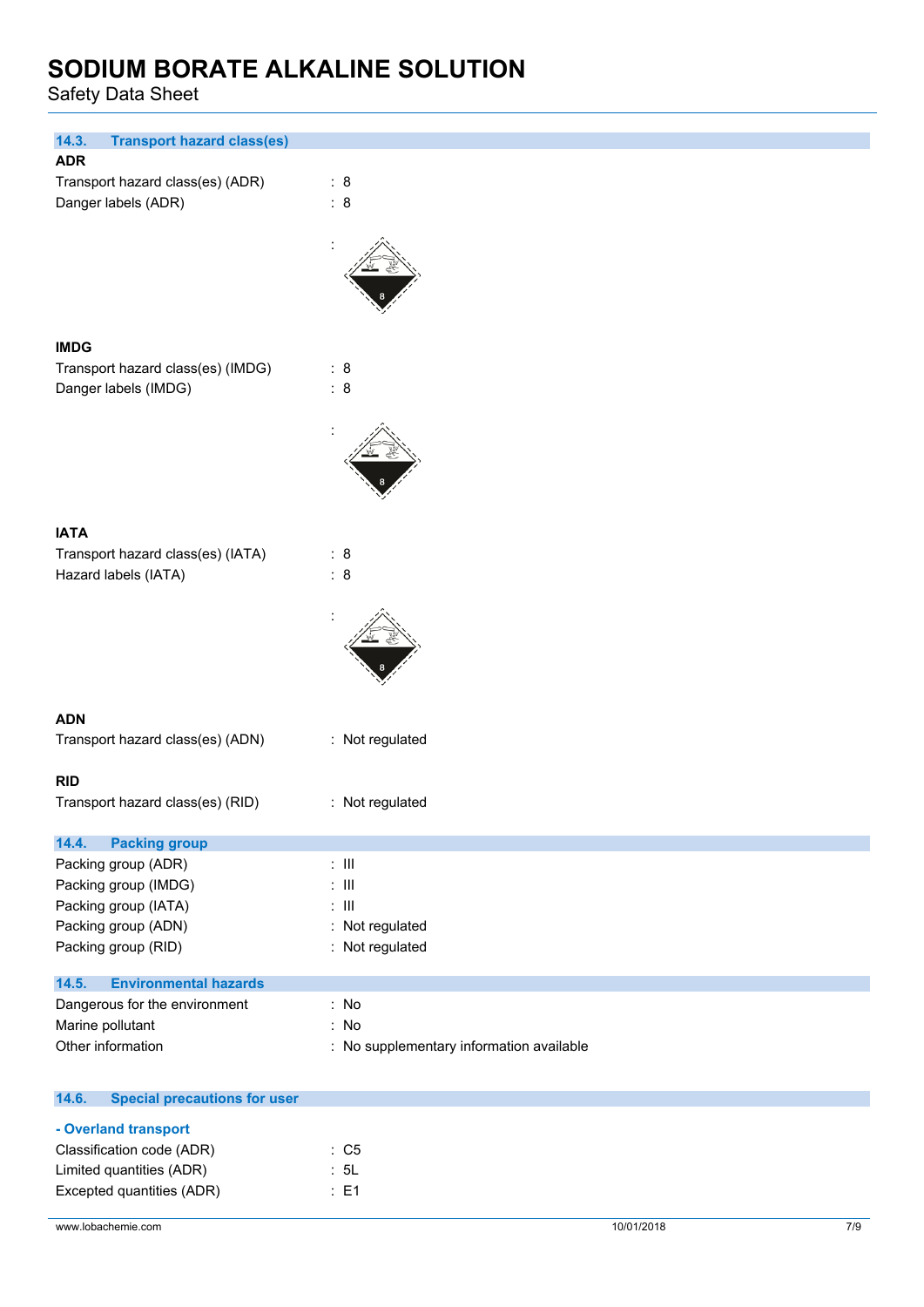## Safety Data Sheet

| Packing instructions (ADR)                                   |                      | P001, IBC03, LP01, R001 |
|--------------------------------------------------------------|----------------------|-------------------------|
| Mixed packing provisions (ADR)                               |                      | MP19                    |
| Portable tank and bulk container<br>instructions (ADR)       |                      | : T4                    |
| Portable tank and bulk container special<br>provisions (ADR) |                      | : TP1                   |
| Tank code (ADR)                                              |                      | : L4BN                  |
| Vehicle for tank carriage                                    |                      | : AT                    |
| Transport category (ADR)                                     |                      | 3                       |
| Special provisions for carriage - Packages<br>(ADR)          |                      | : V12                   |
| Hazard identification number (Kemler No.)                    | ÷                    | 80                      |
| Orange plates                                                | İ                    | 80                      |
|                                                              |                      | 1824                    |
| Tunnel restriction code (ADR)                                |                      | : E                     |
| EAC code                                                     |                      | : 2R                    |
| - Transport by sea                                           |                      |                         |
| Special provision (IMDG)                                     |                      | 223                     |
| Limited quantities (IMDG)                                    |                      | : 5L                    |
| Excepted quantities (IMDG)                                   |                      | : F1                    |
| Packing instructions (IMDG)                                  |                      | : P001, LP01            |
| IBC packing instructions (IMDG)                              |                      | IBC03                   |
| Tank instructions (IMDG)                                     |                      | T4                      |
| Tank special provisions (IMDG)                               | $\ddot{\phantom{0}}$ | TP <sub>1</sub>         |
| EmS-No. (Fire)                                               |                      | $: F-A$                 |
| EmS-No. (Spillage)                                           |                      | :S-B                    |
| Stowage category (IMDG)                                      |                      | A                       |
| Segregation (IMDG)                                           |                      | : SG35                  |
|                                                              |                      |                         |
| - Air transport<br>PCA Excepted quantities (IATA)            |                      | : E1                    |
| PCA Limited quantities (IATA)                                |                      | : Y841                  |
| PCA limited quantity max net quantity                        |                      | 1L                      |
| (IATA)                                                       |                      |                         |
| PCA packing instructions (IATA)                              |                      | : 852                   |
| PCA max net quantity (IATA)                                  |                      | 5L                      |
| CAO packing instructions (IATA)                              |                      | 856                     |
| CAO max net quantity (IATA)                                  |                      | 60L                     |
| Special provision (IATA)                                     |                      | A <sub>3</sub>          |
| ERG code (IATA)                                              |                      | : 8L                    |
|                                                              |                      |                         |

**- Inland waterway transport**

Not regulated

#### **- Rail transport**

Not regulated

### **14.7. Transport in bulk according to Annex II of MARPOL 73/78 and the IBC Code**

Not applicable

### **SECTION 15: Regulatory information**

**15.1. Safety, health and environmental regulations/legislation specific for the substance or mixture**

**15.1.1. EU-Regulations**